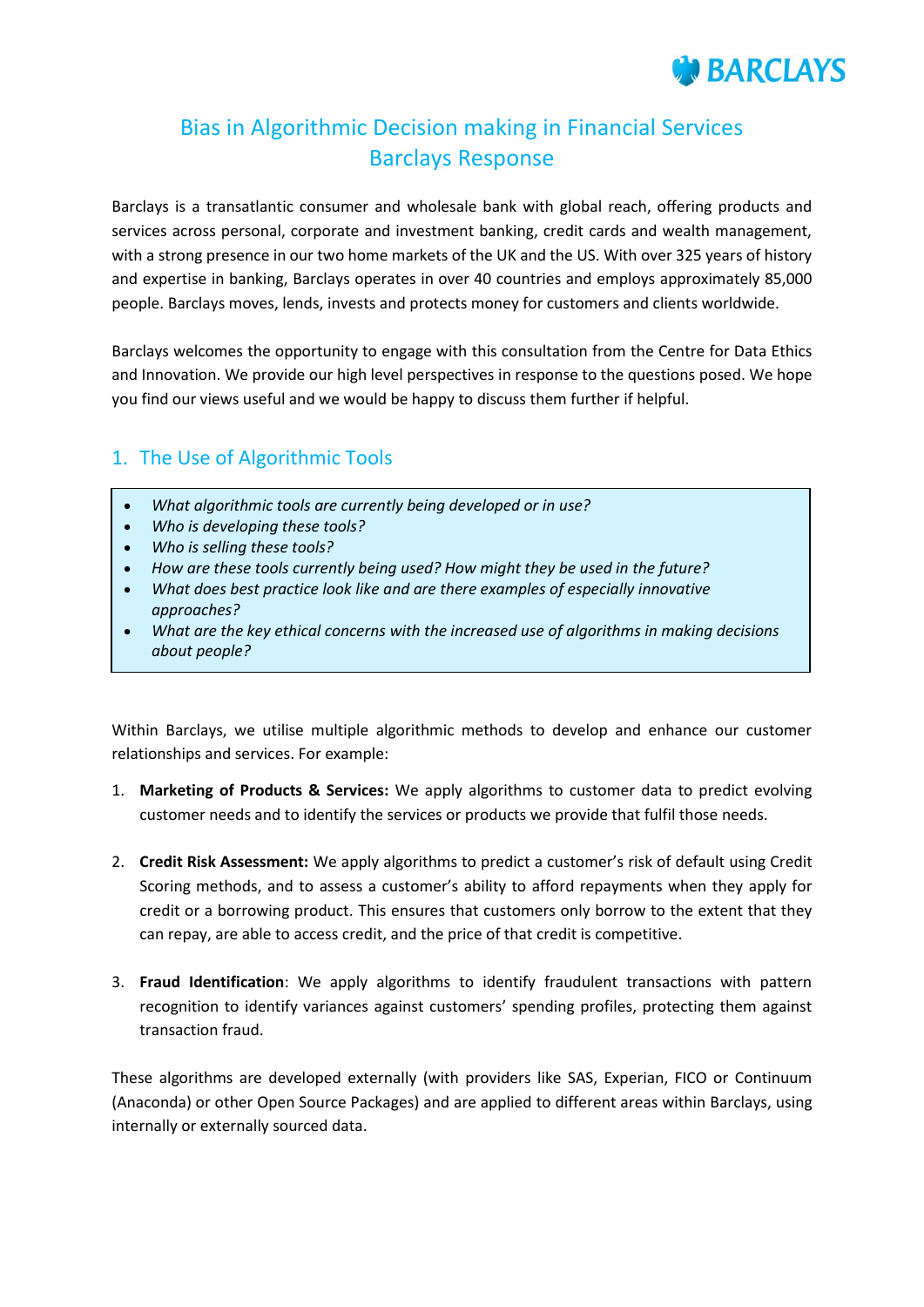

The algorithms used in decision-making are advancing at great pace, commensurate with increases in computing power and availability of data. This allows capture of complex non-linear relationships among data elements to minimise prediction errors. However, the underlying approach on training & validation of these models is relatively consistent and focuses on evaluating stability, robustness and objectivity of decision outcomes on independent data samples.

Increasing use of algorithms across an increasingly digital economy poses various ethical considerations, for example on transparency, fairness, and accuracy and explainability of decisionmaking systems. However, it is important to point out that these considerations are not specific to automated decision making only, but to the wider trade-offs resulting from the application of technology to business problems.

**Privacy & Transparency:** The use of algorithms requires data. In many cases the greater the amount of data available, the greater the scope for accuracy in the algorithm. There is therefore an ethical consideration of trade-off between privacy and accuracy. Organisations will need to consider the extent to which sourcing more data to feed an algorithm adds enough value in terms of increased accuracy to make it worthwhile. Transparency in the communication of what data is captured, and for what purposes, is critical to ensuring consumers understand what benefit they are receiving in return, so they can make an informed decision on the value of that exchange to them.

**Fairness & Bias:** A second ethical concern that can arise from algorithms in automated decisionmaking is the extent to which unintended consequences of biases in the design and development of the algorithm or use of data can have a detrimental impact on individuals and society. In some cases, unintended consequences can become visible only once the algorithm has been in operation for a period of time. There is an ethical consideration in deciding the extent to which it is fair to release an algorithm without a full understanding of its potential impact. As mentioned above, this is not a tradeoff unique to Machine Learning algorithms. However, as the use of automated decision making systems increases, it is important to apply diversity in thinking and approach, as well as close monitoring of the Machine Learning systems in order to identify any unintended consequences early and have the ability to stop it immediately.

**Accuracy & Explainability:** A further ethical consideration is the choice of algorithms available, and the varying levels of accuracy & explainability they provide. For example, better predictive models powered by Machine Learning algorithms are more accurate in predicting defaults, enabling banks to provide credit to customers they may not have been able to extend credit to using more primitive algorithms. At the same time, these algorithms also operate as a Blackbox, meaning their selection techniques are hidden from users. Hence, the use of algorithms for automated decision-making will create a trade-off between explainability and accuracy. Data scientists and organisations will need to strike the balance between the accuracy of the prediction and the ability to demonstrate to individuals affected how a decision was made.

The concept of contestability quickly becomes a relevant principle to consider. The concept does not require a full explanation of how the algorithm works in detail for specific individual decisions, rather it allows the organisation to give a reasonable explanation of how the outcome was derived if individuals were to contest the outcome.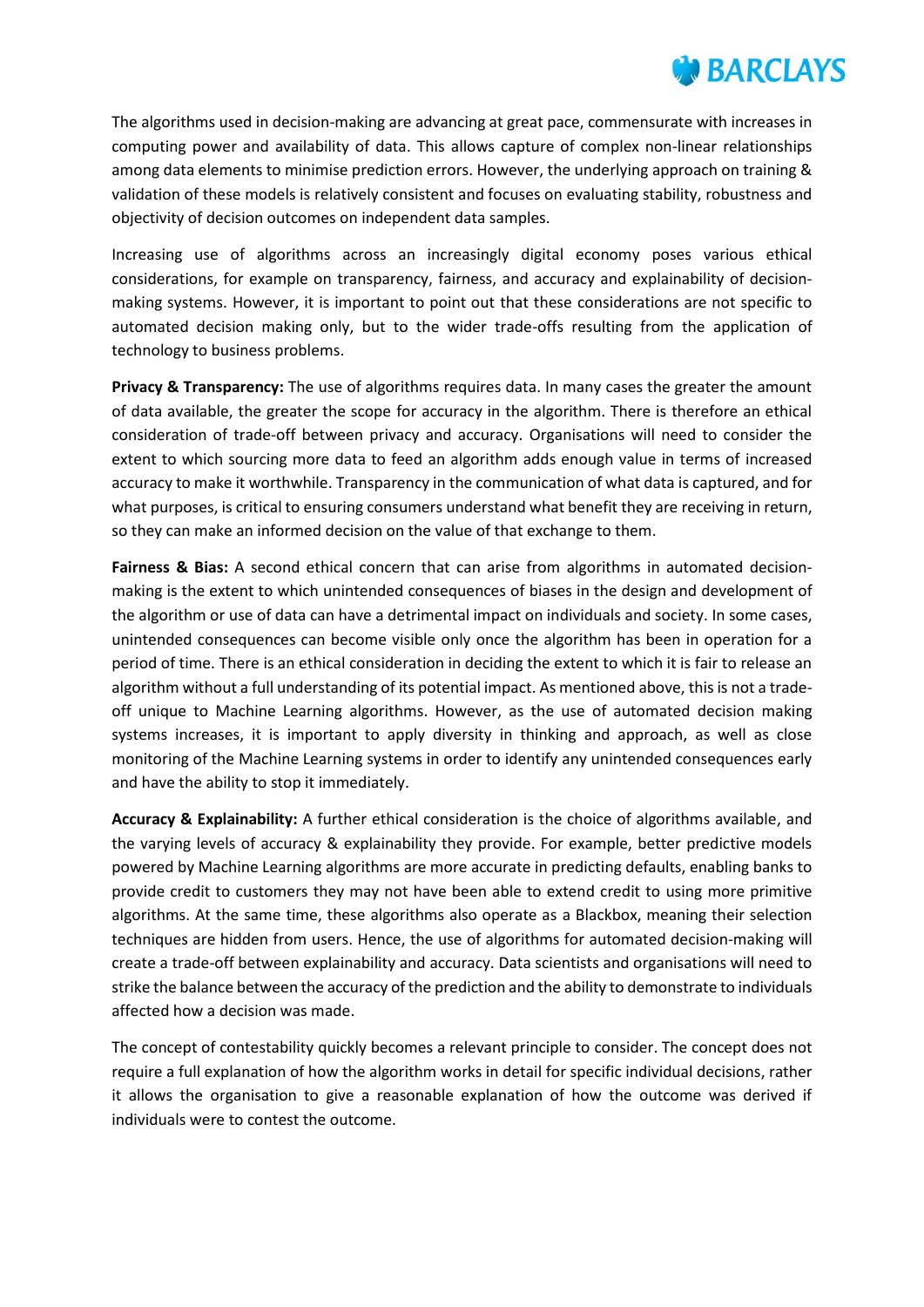# **BARCIAYS**

## 2. Bias Identification and Mitigation

ł

- *To what extent (either currently or in the future) do we know whether algorithmic decision making is subject to bias?*
- *At what point is the process at highest risk of introducing bias? For example, in the data used to train the algorithm, the design of the algorithm, or the way a human responds to the algorithm's output.*
- *Assuming this bias is occurring or at risk of occurring in the future, what is being done to mitigate it? And who should be leading efforts to do this?*
- *What tools do organisations need to help them identify and mitigate bias in their algorithms? Do organisations have access to these tools now?*
- *What examples are there of best practice in identifying and mitigating bias in algorithmic decision making?*
- *What examples are there of algorithms being used to challenge biases within existing systems?*

Decision-making in general can be biased, though any bias can be partially mitigated through values and standards. In the case of algorithms, any impacts from bias may further be amplified due to the scalable nature and potential for unintended consequences. We identify potential bias risks below:

**Design & Interpretation Bias:** Primary risk of bias comes in the design of algorithms and in the interpretation and use of their output by humans.

This could be mitigated by establishing ethics principles and aligning process design to organisational values and holding them to the same ethical standards as human-driven decisions. This can also include system designs with the ability to monitor and control bias to ensure no individual or group of individuals are systematically disadvantaged, unless these decisions can be justified.

A lack of diversity in the teams involved in preparing and assessing the data set, designing the algorithm, and testing any outcomes, can also result in unintended bias. Diversity in thinking, cultural backgrounds, as well as gender, ethnicity and professional specialism can help minimise the risk of unintended bias. It is increasingly important to have multidisciplinary teams involved in the end-toend design, development and implementation of algorithms.

**Information Bias:** The use of inherently biased data in training algorithms is a further potential risk of unintended bias. If data inputs have bias, the model will learn those biases and further amplify them ending up in self-fulfilling prophecies. This risk grows significantly with use of Machine Learning involving non-linear functions applied on large scale of data.

For example, to develop a new credit scoring model which predicts credit defaults from applications for a credit product, banks will have to use default data from customers who were previously accepted for credit. However, if the data on previously accepted customers were biased for any reason and not representative of all applicants, the model will develop predictors from the previously accepted population (biased sample) and would assume them as predictors for all applicants, resulting in new applicants potentially being declined credit based on predictors not suitable for them. To correct this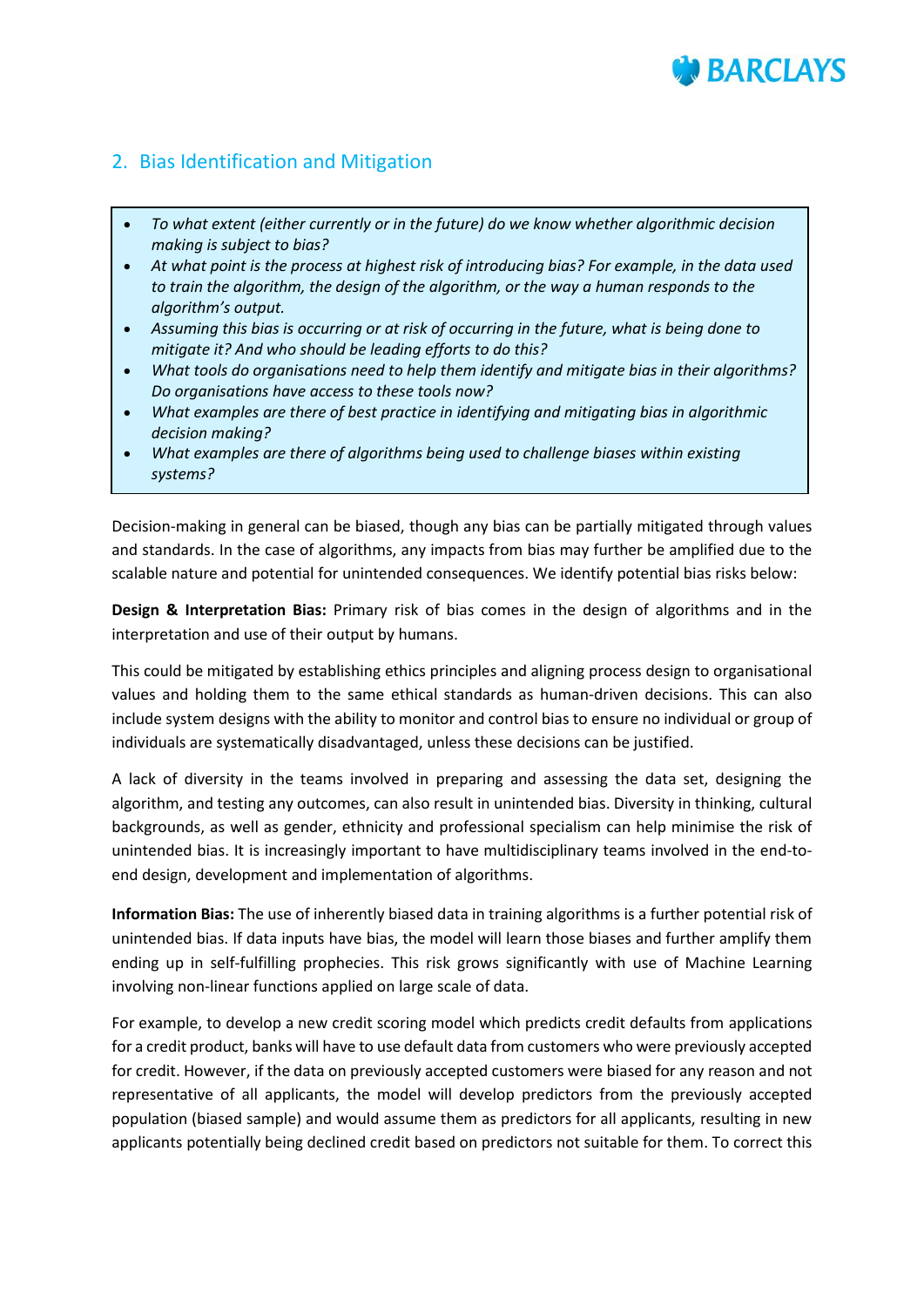

bias risk, banks would have to collect unbiased data by accepting all applications, which may result in significant business cost and customer detriment making this a difficult trade-off.

In Barclays case,

- 1. We have a strong culture of running many tests at small scale to collect unbiased data in a systematic and incremental way. We believe this allows us to minimise the risk of collecting data and to incrementally remove any potential bias in the training of the algorithms.
- 2. We also continuously look to challenge and augment data sources to include a broad set of characteristics to get a full picture of consumer behaviour and reduce reliance on a small number of characteristics susceptible to bias.
- 3. Also, while introducing new algorithms, we are cautious with validations on independent samples and testing at small scale in parallel runs to validate our algorithms' effectiveness in achieving the intended outcome.
- 4. Decisions taken on the basis of algorithms are also continually monitored for their performance including customer response or reactions providing a feedback loop to identify any potential bias in data or design of algorithms.

With regards to methods for identification of bias of protected attributes (Gender, Ethnic Groups, Race, Age etc) in decision making – an example approach would be to be 'Bias Aware', as below:

- 1. **Training vs Validation Usage:** Protected Attributes should not be used in the training of algorithms for use cases where using them may cause discrimination in breach of regulation. However, these attributes can be used to identify biased outputs through validation. To do this, organisations should be able to collect information on protected attributes.
- 2. **Identification of Proxies:** These attributes should be analysed for potential proxies in the data (e.g. Ethnic group to post code correlations) to identify key risk variables for bias mitigation.
- 3. **Validation of Prediction Accuracy:** Prediction outputs of algorithms should be validated for accuracy within populations defined by protected attributes to establish that predictions hold true across population segments. For example, a probability of default of X% should result in X% default rates when assessed for any particular ethnic groups with statistically significant populations.
- 4. **Algorithmic Independence Assessment**: If a protected attribute (e.g. ethnic groups) on its own differentiates a performance outcome (e.g. credit default) significantly, its inclusion in training of a particular algorithm should add significant prediction accuracy. We should be able to contrast the performance of the algorithm when a protected attributes is excluded vs included. Where an algorithm is found to **not** achieve an increase in prediction accuracy by including protected attributes with significant predictive power, it is essentially triangulating for the protected attribute with proxies from remaining available data and hence, is potentially biased. This would need mitigation by reducing influence of key risk variables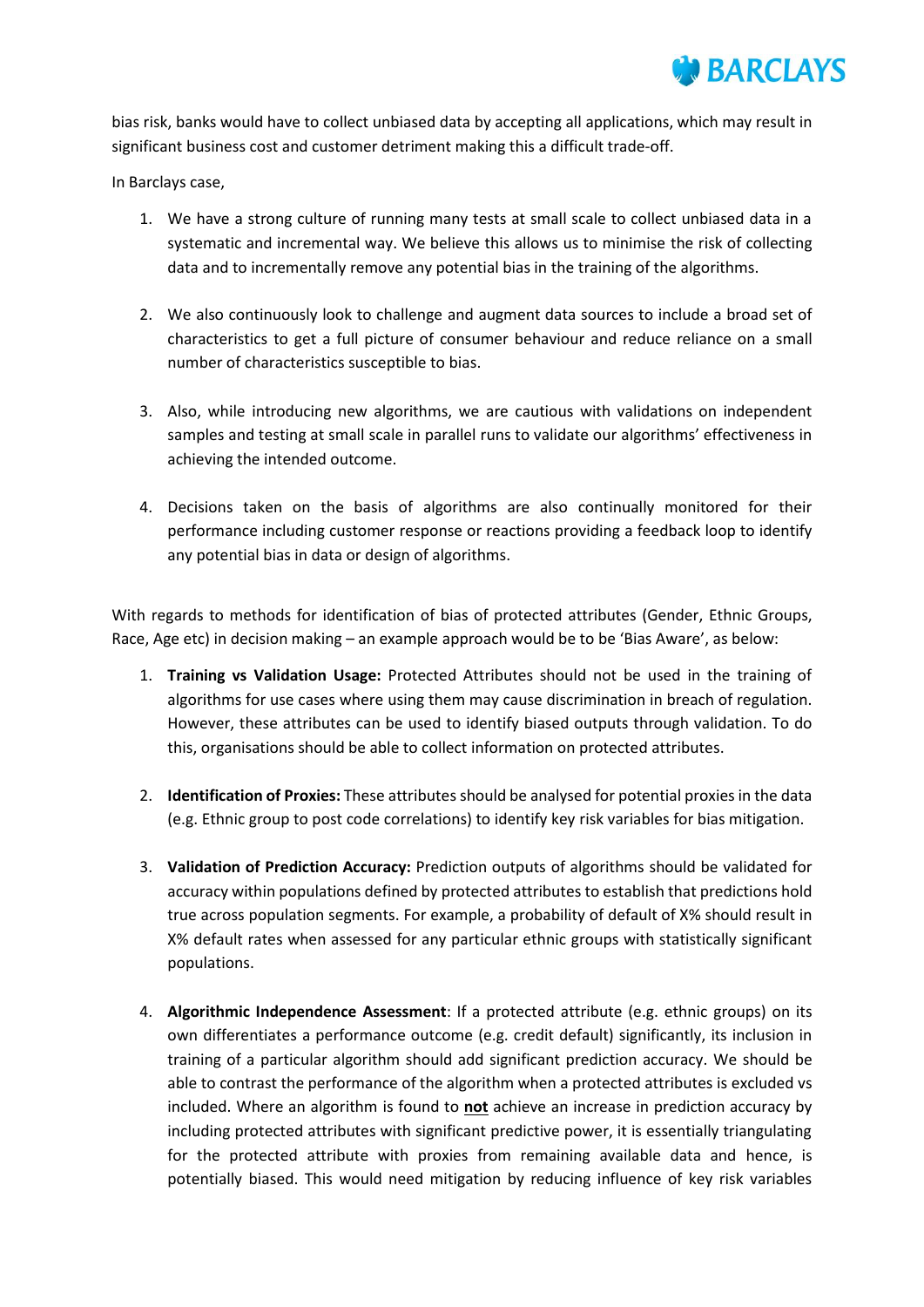(identified in step 2) at the cost of predictive power to achieve equality of opportunity i.e. fairness.

#### 3. Public Engagement

- *What are the best ways to engage with the public and gain their buy in before deploying the use of algorithms in decision making? For example, should a loan applicant be told that an algorithm is being used to assess their loan application?*
- *What are the challenges with engaging with the public on these issues?*
- *What are good examples of meaningful public engagement on these issues?*

It is important to be transparent (where relevant) with customers regarding decision making with algorithms, and the GDPR provides a comprehensive framework for meeting this challenge, accompanied by ICO guidance. For instance, under GDPR Article 22, where a firm makes a 'fully automated decision' that has a 'significant effect' on an individual, it must put in place safeguards to protect the individual, notably including the right to obtain human intervention, to express his/her point of view and to contest the decision. The ICO's guidance also notes that the individual has a right to an explanation of the decision.

The level of understanding about algorithms will range amongst the public. However, the average customer will need to be educated in this space. It is therefore important to engage all stakeholders to raise awareness on the nature and benefits of algorithms in helping individuals and organisations make better decisions. For customers, and broader society, any awareness raising efforts should highlight what they can do to influence algorithmic decisions to achieve a positive outcome (for example – what are the ways to build good credit history to be able to access credit at the best price in future). For regulators, any engagement should seek to demonstrate the robustness and stability of the algorithmic decisions to build trust.

However, any public engagement needs to take into account various challenges:

- Customers may have limited understanding of decision making algorithms. Therefore, it is necessary to explain automated decision-making in a manner that is both understandable by a non-specialist but also is sufficiently detailed.
- Customers may want to control the use of their data for decision-making but may also suffer interest fatigue due to the frequent notifications of data processing (e.g. cookie data).
- Machine Learning algorithms have trade-offs of interpretability vs accuracy. Any public engagement would need to balance this trade-off and the associated benefits and costs.
- Customers may have different levels of scepticism of algorithms and reactions to decisions driven by algorithms (especially in case of adverse decisions).
- Algorithms, by definition, are statistical & impersonal. Hence, any public engagement needs to include education around human involvement in the development and use of algorithms, especially with the heightened customer sensitivity around automation.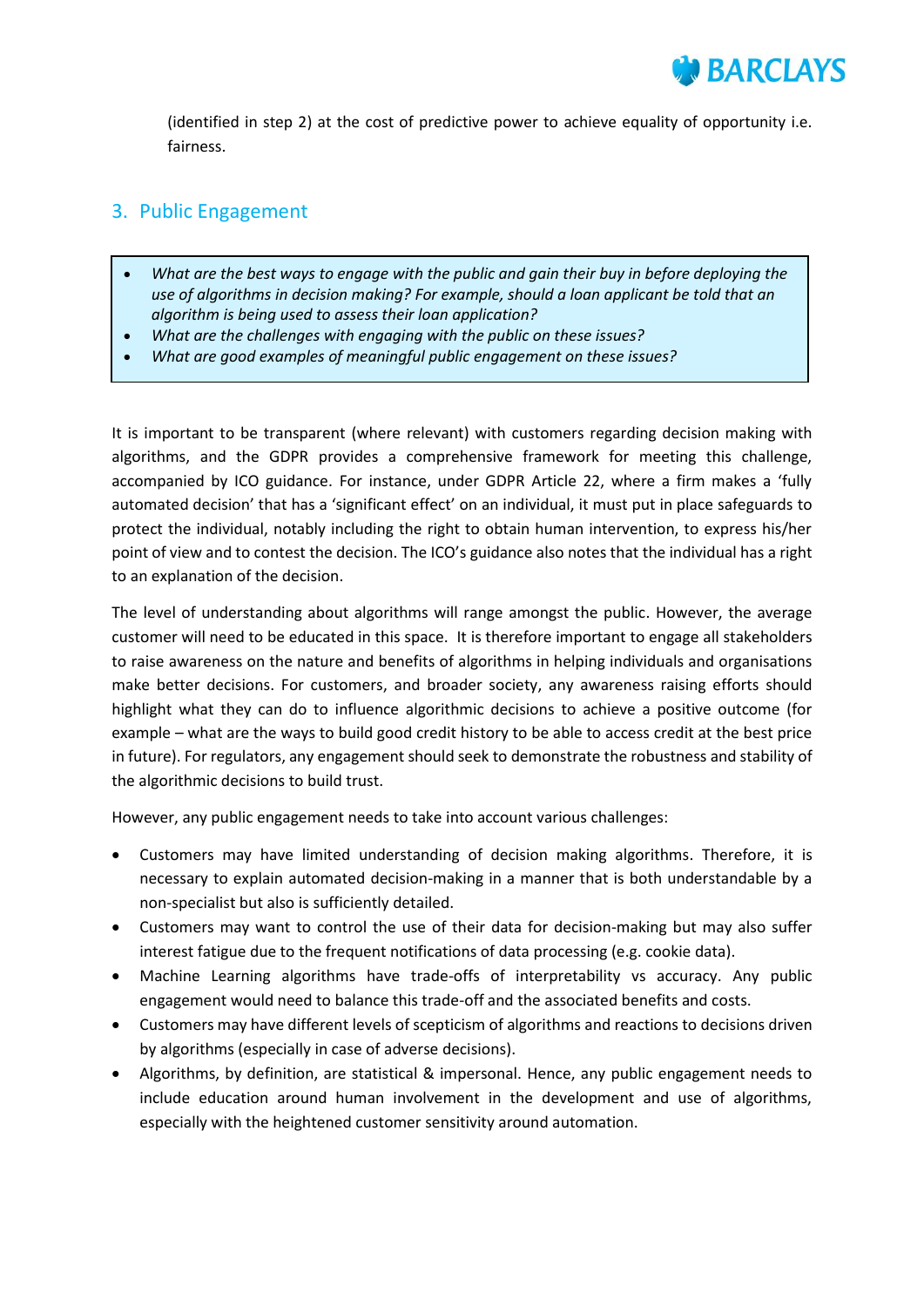

With respects to good examples of meaningful public engagement the GDPR sets out a 'layered approach' which is recommended by both the ICO and EDPB. This involves key information being provided up front, with the option for customers to access further detail separately. For example, with respect to credit checks, the industry, in consultation with the ICO, developed an approach to facilitate GDPR compliance by lenders and credit reference agencies in a manner that is digestible to customers and focused on their key information requirements. As such the lenders provide a short notice that provides an explanation of how credit scoring works and what data is shared. The customer can then follow this through to a more detailed explanation of how credit reference agencies operate and generate credit scores, and can also explore any additional information about the lending decisions of the particular lender.

#### 4. Regulation and Governance

- *What are the gaps in regulation of the use of algorithms?*
- *Are there particular improvements needed to existing regulatory arrangements to address the risk of unfair discrimination as a result of decisions being made by algorithms?*

The GDPR provides information on the use of algorithmic decision-making in financial services. In order to help firms meet the obligations under the GDPR both the ICO and the European Data Protection Board have provided guidance. Key considerations for firms are the identification and mitigation of (unfair) bias, and transparency and governance.

The FCA Handbook sets out extensive regulatory obligations for financial services firms and provides overarching high-level principles requiring firms to treat customers fairly, maintain appropriate systems, and maintain appropriate governance.

The question of whether there are gaps is a difficult one. On one hand the GDPR's requirements for 'fairness', 'transparency' and a legitimate basis for processing essentially cover the key risks to individuals, and in the case of lending there is also the FCA regime. However, regulations tend to be technology neutral (which is understandable to avoid regulations no longer being applicable when new technologies are utilised) however at the same time it is essential that regulations are written with technologies and more specifically 'use cases' in mind. As more complex use cases evolve, it will be important that the regulators collaborate and cooperate to provide further guidance in lieu of further regulation being provided.

With regards to improvements needed to existing regulatory arrangements, one area of focus could be to set a level playing field by standardising access to data across industries, and explicitly confirming any interpretability requirements of algorithms into key decisions. This would ensure that industry works with the same constraints on their choice of data and algorithms to arrive at decisions.

Also, as noted earlier, to better identify and mitigate any 'unfair' bias in automated decision-making, it should be possible to explore the possibility of collecting and processing data on customers' 'protected characteristics'. However, it is important to consider the following: